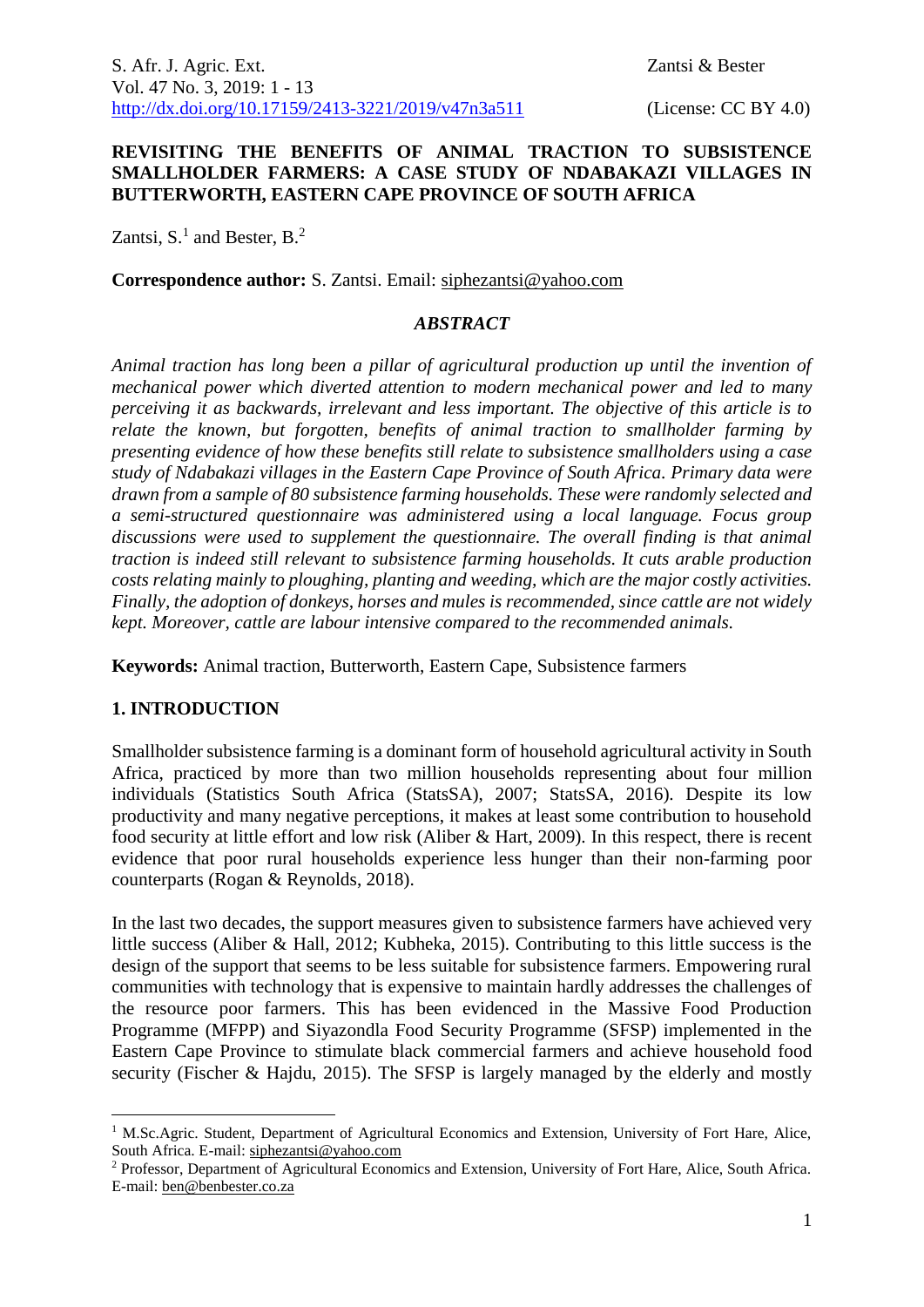S. Afr. J. Agric. Ext. Zantsi & Bester Vol. 47 No. 3, 2019: 1 - 13 [http://dx.doi.org/10.17159/2413-3221/2019/v47n3a5](https://urldefense.proofpoint.com/v2/url?u=http-3A__dx.doi.org_10.17159_2413-2D3221_2019_v47n1a485&d=DwMFAg&c=vTCSeBKl9YZZHWJzz-zQUQ&r=2O1irMqrdumXAIE9PdSLREhTXj5iyPGEywcz8I6zQwI&m=niwmmhX1mCI8GpeJjK8D7j-v09hQgXHBu3LsS3Opojw&s=98o8gy8B6ly02TS5WoJvLScIQPXENi4ceK3R3c9Iu9c&e=)11 (License: CC BY 4.0)

women (Blaai-Mdolo, 2009). A positive correlation between rural food security and animal traction<sup>3</sup> was noted in Manzana (2014) and Simalenga *et al* (2000).

Animal traction<sup>4</sup> has always been a reliable and relevant tool for subsistence farming. However, with the invention of tractors, it has been perceived by many, including researchers, government officials, and policy makers, as backwards, hence it receives very little attention (Starkey, Jaiyesimi-Njobe & Hanekom, 1995). Despite the negative perception and negligence of animal traction, the fact remains that subsistence farming still exists and some still use it. Furthermore, there have been increasing numbers of households engaged in subsistence farming.

Therefore, this article addresses two objectives. Firstly, it aims to revisit the known but forgotten benefits of draught power and relate them to subsistence farmers in Ndabakazi villages. The second objective is to recommend types of animal draught power for subsistence farmers in Ndabakazi.

### **2. LITERATURE REVIEW**

1

This section reviews subsistence farming and animal traction literature in South Africa. In doing so, it outlines the state of subsistence farming, its benefits to households, as well as its challenges. It also provides a background of animal traction and how it benefits rural households in general.

### **2.1 State of subsistence farming in South Africa**

According to the 2016 Community Survey (CS), there are more than two million agricultural households in South Africa (StatsSA, 2016). Furthermore, the CS shows that there has been a decline in the number of smallholder farmers. Despite this drop, the number of smallholders has been increasing over time. As such, as the population increases, the smallholder farmers follow a similar trend. For example, Coetzee (2003) reported that there were 2.1 million smallholder farmers, while the 2007 Labour Force Survey showed an increment reporting that there were 2.5 million households engaged in farming activities. In contrast, Vink and Van Rooyen (2009) reported that there were approximately 1.3 million smallholder farmers.

It is apparent that these figures are far from consistent, emanating from the lack of reliable and quality data on smallholder farming which has always been a drawback and is still a challenge (Binswanger-Mkhize, 2014; Liebenberg, 2013). Therefore, the exact number of smallholder farmers in the country is quite difficult to determine. Furthermore, there is a general agreement from a couple of authors (Fenyes & Meyer, 2003; Pienaar & Von Fintel, 2014) that smallholders are mostly found in the former homelands. However, the smallholder farming in South Africa is very complex.

<sup>&</sup>lt;sup>3</sup> Animal traction is the use of animals (cattle, donkeys, horses, mules, etc.) to carry out agricultural tasks such as ploughing, planting, pulling carts that transport goods, and other relevant tasks.

<sup>4</sup> The terms 'animal traction' and 'animal draught power' are used interchangeably in this article.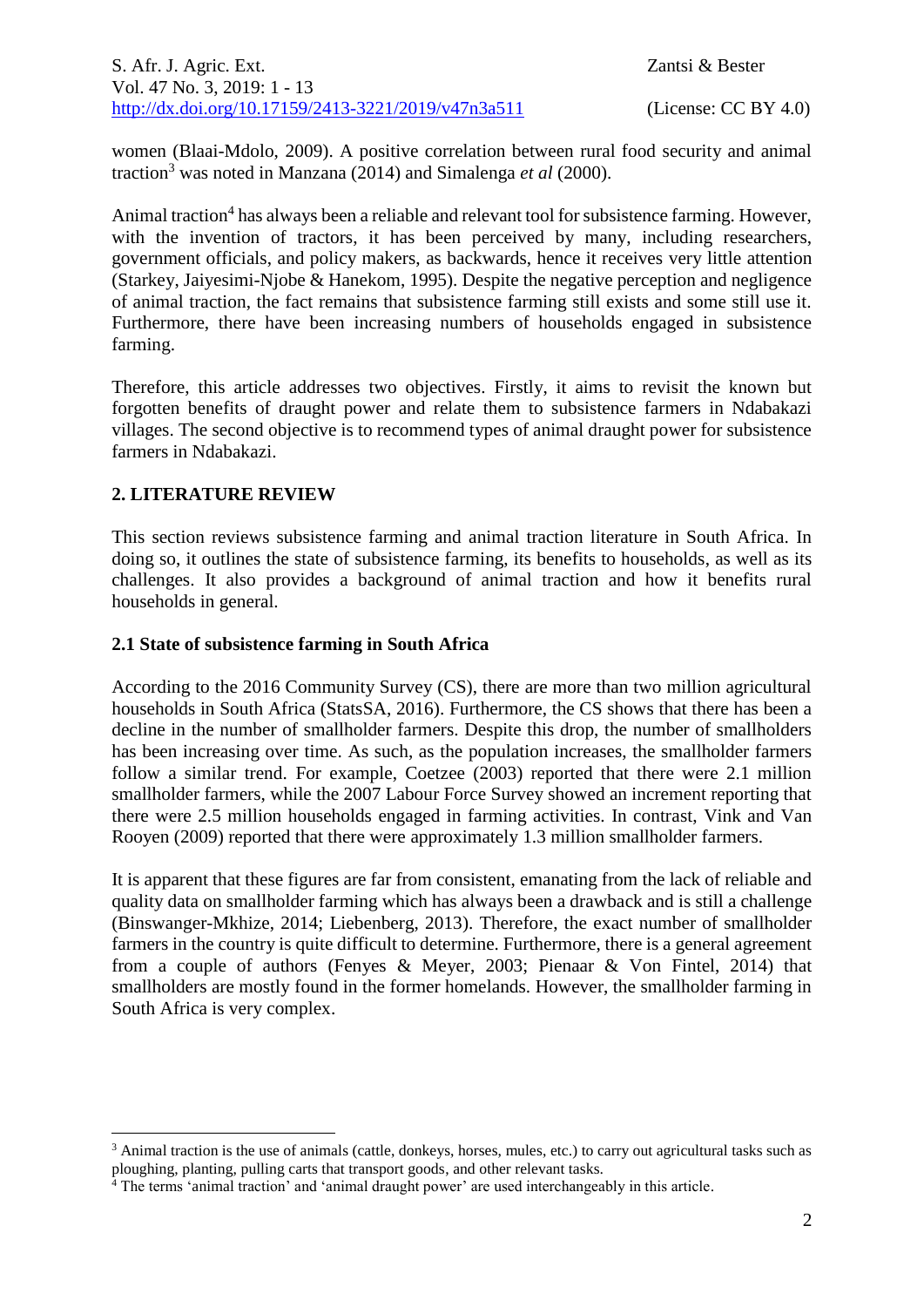## 2.1.1 Typologies of smallholder farming

These smallholder farmers, however, are not a homogeneous group as they are often referred to in some literature. For example, the terms 'emerging farmer', 'subsistence farmer', or 'resource-poor farmer' are used interchangeably in the literature as noted by Cousins (2010) as well as Kirsten and Van Zyl (1998). Smallholders in South Africa can be categorised into three broad groups (Nieuwoudt, 2000; Van Averbeke & Mohamed, 2006). The first is the subsistence orientated group and is the majority group. These are mainly households farming for either main or additional source of food on small areas of land. They are mostly female and elderly, and are located in the former homelands (Pienaar & Traub, 2015). This group forms the main focus of this research. The second group is made up of the semi-commercial orientated smallholders, termed 'emerging smallholders', who have a desire to fully commercialise their production. This group mainly farms for obtaining an extra source of income and use small proportions of the produce for their own home consumption (Cousins, 2013). The last is a minority group, consisting of fully commercialised smallholders called 'commercial smallholders'.

### 2.1.2 Small land holdings

The nature of land tenure in South African rural areas is under communal ownership. Table 1 provides a summary of land holdings amongst the smallholder farmers. It shows that more than 56% of smallholders own less than 0.5 hectares of land, while less than 1% of smallholders own land between 10 and 20 hectares in size. Vink and Van Rooyen (2009) also provided the estimates of land distribution amongst smallholders which shows a similar trend.

| Land size in hectares        | Percentage $(\% )$ |
|------------------------------|--------------------|
| Less than 0.5                | 56.82              |
| $0.5 - 1$                    | 7.05               |
| $1 - 2$                      | 2.30               |
| $2 - 5$                      | 0.56               |
| $5-10$                       | 0.03               |
| $10 - 20$                    | 0.10               |
| <b>Communal grazing land</b> | 31.96              |

**Table 1: Distribution of land amongst smallholder farmers in South Africa**

Source: Adapted from Piennar and Von Fintel (2014)

### 2.1.3 Significance of smallholder farming

Critics, including Sender and Johnston (2004), view smallholder subsistence farming as a waste of resources since they argue that it is not viable or sustainable in poverty reduction. Despite this, there is also empirical evidence that households who are involved in farming activities experience hunger less than those who are not (Rogan & Reynolds, 2018). Furthermore, Aliber and Hart (2009) argued that the consistent number of households continuing to engage in subsistence farming shows its worth to household food security. Subsistence farming has an advantage over commercially orientated smallholder farming since less resources are invested for a reasonable extra income source backed by other income sources. Therefore, the risk is lower compared to their commercial orientated counterparts (Aliber & Hart, 2009). Although subsistence farming is significant for rural food security, productivity is very low.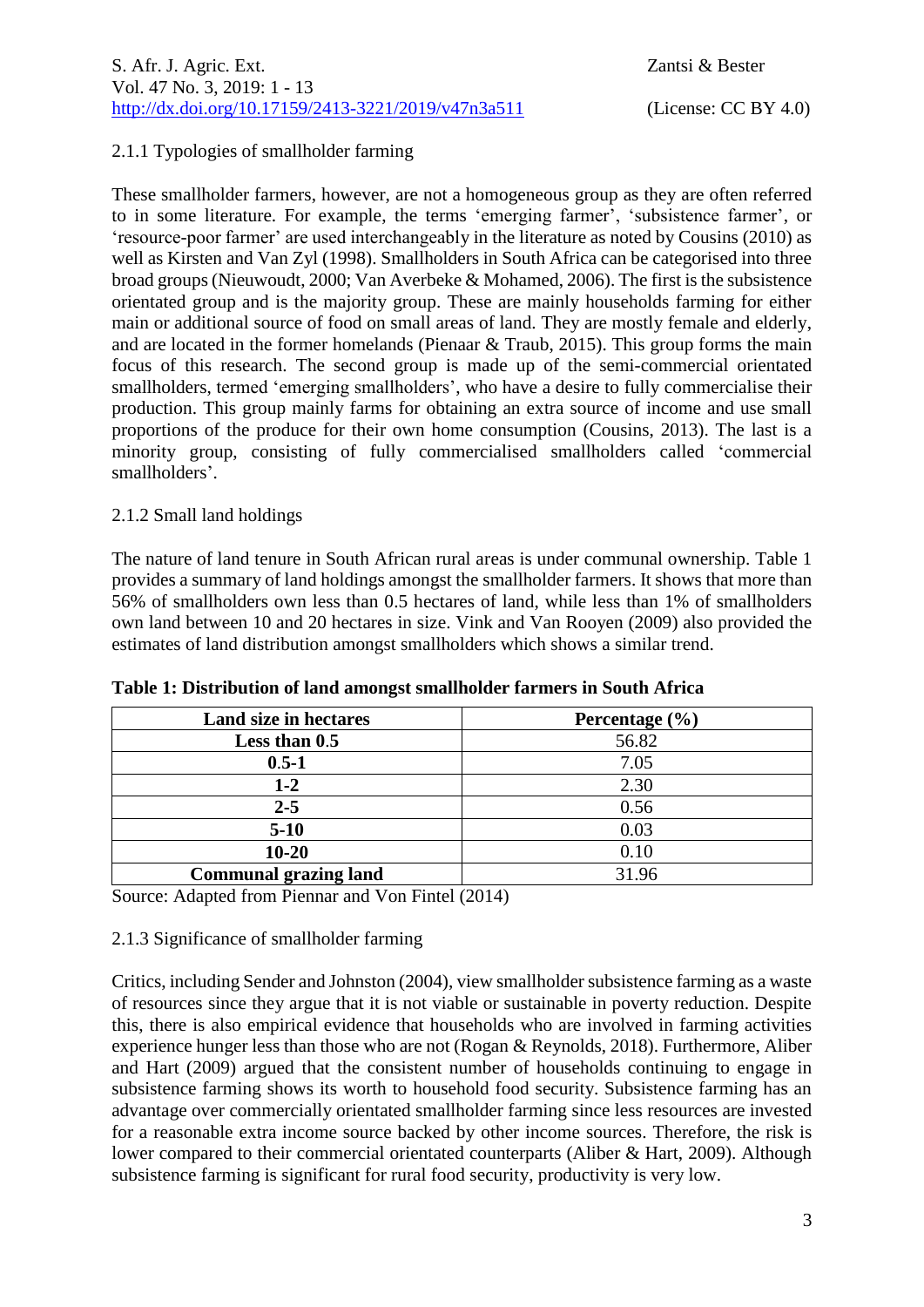### 2.1.4 Low productivity

Liebenberg (2013) provides some insights into the productivity of smallholders in South Africa, citing poor performance. He estimated the share of black crop farming to be between 3% and 4% of the national output. Furthermore, empirical evidence from the literature supports this notion of low productivity amongst smallholder farmers, especially the subsistence farmers, as they can hardly support themselves through farming only (Aliber & Mdoda, 2015; Baiphethi & Jacobs, 2009).

Table 2 portays measured maize yields in one of the Trainskei villages in Willowvale. In the Eastern Cape's former Transkei region, maize is by far the largest planted crop amongst smallholders (Bembridge, 1984; Gilimani, 2005). McAllister (2000) estimates the average maize yield to be around 320 kg per homestead. However, it should be noted that maize yield may vary from region to region due to a variety of reasons which includes quality of soil, rainfall availability, and methods of cultivation. Nevertheless, these figures provide an idea of how production is in the homelands and that production is relatively low compared to the commercial sector.

| <b>Homestead/Household</b> | Cultivated area in | Yield in kg | <b>Kg</b> per hectare |  |
|----------------------------|--------------------|-------------|-----------------------|--|
|                            | m <sup>2</sup>     |             |                       |  |
| <b>MY</b>                  | 1346               | 632.4       | 4698                  |  |
| <b>MS</b>                  | 7964               | 3730.8      | 4683                  |  |
| <b>NQ</b>                  | 5300               | 2402.2      | 4532                  |  |
| <b>NA</b>                  | 5458               | 1735.9      | 3180                  |  |
| <b>HG</b>                  | 13892              | 3813.9      | 2727                  |  |
| <b>MG</b>                  | 3742               | 881.1       | 2097                  |  |
| <b>NT</b>                  | 6091               | 1374.9      | 2257                  |  |
| S <sub>K</sub>             | 3912               | 818.6       | 2092                  |  |
| NL                         | 5614               | 1053.4      | 1875                  |  |
| <b>NW</b>                  | 4212               | 744.2       | 1767                  |  |
| <b>MN</b>                  | 2852               | 393.5       | 1379                  |  |
| <b>NF</b>                  | 8891               | 1194.2      | 1343                  |  |
| GD                         | 20252              | 2560.9      | 1266                  |  |
| NK                         | 3544               | 437         | 1243                  |  |
| MP                         | 4358               | 330.6       | 758                   |  |
| GL                         | 6743               | 510.7       | 757                   |  |

**Table 2: Measured maize yields in Shixini Transkei from 1996/7**

Source: McAllister (2000)

### **2.2 Animal traction in South Africa**

Animal traction in South Africa dates back to the Khoi-Khoi, whom the first European settlers met in the Cape. However, it was mainly cattle that were used. It was only later on, after the arrival of Jan Van Riebieck and the Dutch East India Company in 1652, that the first horses and donkeys were imported into the country (Joubert, 1995). In the 17th and 18th centuries,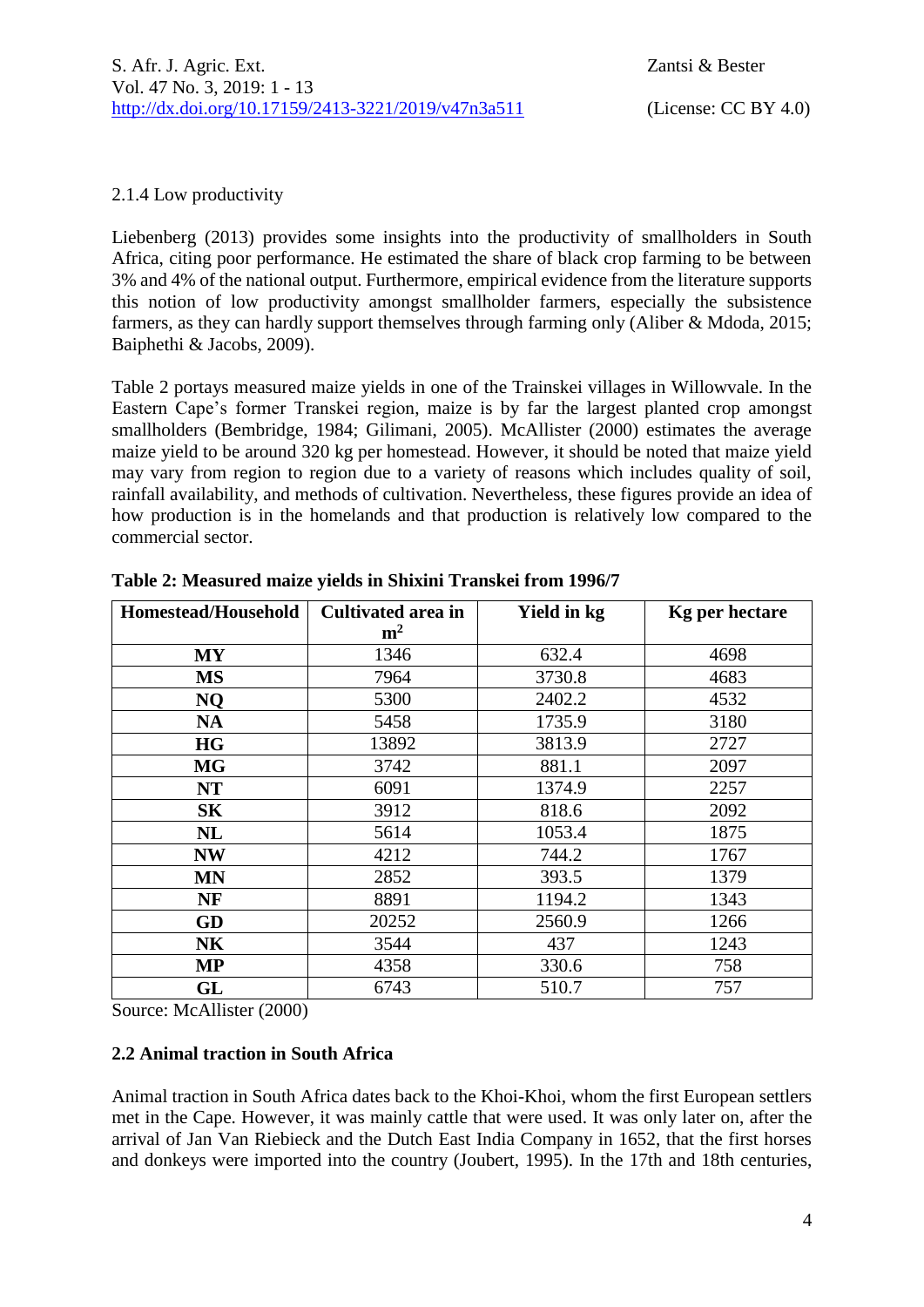animal traction was widely adopted in the country for pulling various activities up until the 20th century with the invention of mechanical power (Joubert, 1995).

According to Joubert (1995), this invention was later developed into tractors and that is when the wide adoption amongst the large scale farmers took place (1935-1960). He further highlights that animal traction was mostly used by those with smaller areas of land. However, the use of animal traction eventually declined due to a reduction in the number of animals, which is attributed to a shortage of grazing land caused by betterment schemes. A survey conducted by the South African Network of Animal Traction (SANAT) team in 1994 found that 40-80% of South African smallholders were still using animals for cultivation and transportation. The survey further showed that cattle were the most used animals for draught power in the Transkei (Starkey *et al*, 1995).

2.2.1 Importance of animal traction to smallholder farming

Animal draught power has many benefits for the smallholder farming sector. Animal draught power is specifically important to smallholders through achieving food security as they assist directly in food production (Food and Agriculture Organisation (FAO), 2010). In doing so, it helps in ploughing, planting and weeding. In addition, sometimes the same animals are used to generate milk, meat, manure and offspring. Furthermore, animal draught power helps in transportation of inputs, outputs and goods where motor vehicles cannot go; as is the case for rural areas of South Africa characterised by poor infrastructure such as poor road conditions (Khapayi & Celliers, 2016).

Besides agriculture, animal draught power helps in carrying out domestic household chores and saves time. For example, it helps in transporting water, fuel wood, reducing drudgery (especially for women and children), and saves time which can be used for other productive tasks (Simalenga & Joubert, 1997). Animal traction is also environmentally-friendly and sustainable. Ploughing, planting and weeding with animals reduces the amount of fossil fuel burning, thus reducing the impact of global warming and climate change (FAO, 2010). Global warming and climate change are serious challenges facing the world, including South Africa. Animal draught power encourages crop-animal integrated farming systems. Using kraal manure also reduces the chances of pollution while improving soil fertility and sustainability.

2.2.2 State and impact of animal traction to South African smallholders

Despite the limited research on animal traction in South Africa, some research has been done to portray the benefits of animal traction for smallholder farmers (Manzana, 2014; Simalenga *et al*, 2000; Simalenga & Joubert, 1997; Starkey *et al*, 1995). Furthermore, while animal traction is losing its popularity in South Africa, there is a significant number of smallholders who still use it. In 1994, a nation-wide survey showed that 40-60 % of smallholders were still using animal traction (Starkey *et al*, 1995). In addition, a survey conducted in the former Ciskei region of the Eastern Cape found that 80% of smallholders still use animal traction (Simalenga *et al*, 2000). Recently, Shackleton and Hebinck (2018) found that in Gatyana-Willowvale, most of the farming households use oxen traction to plough their fields.

Starkey *et al* (1995) further narrates that within the Eastern Cape Province, most smallholders used tractors to plough, whilst animals were used to plant, weed crops, and for the transportation of inputs and outputs. Moreover, cattle, donkeys and mules have been widely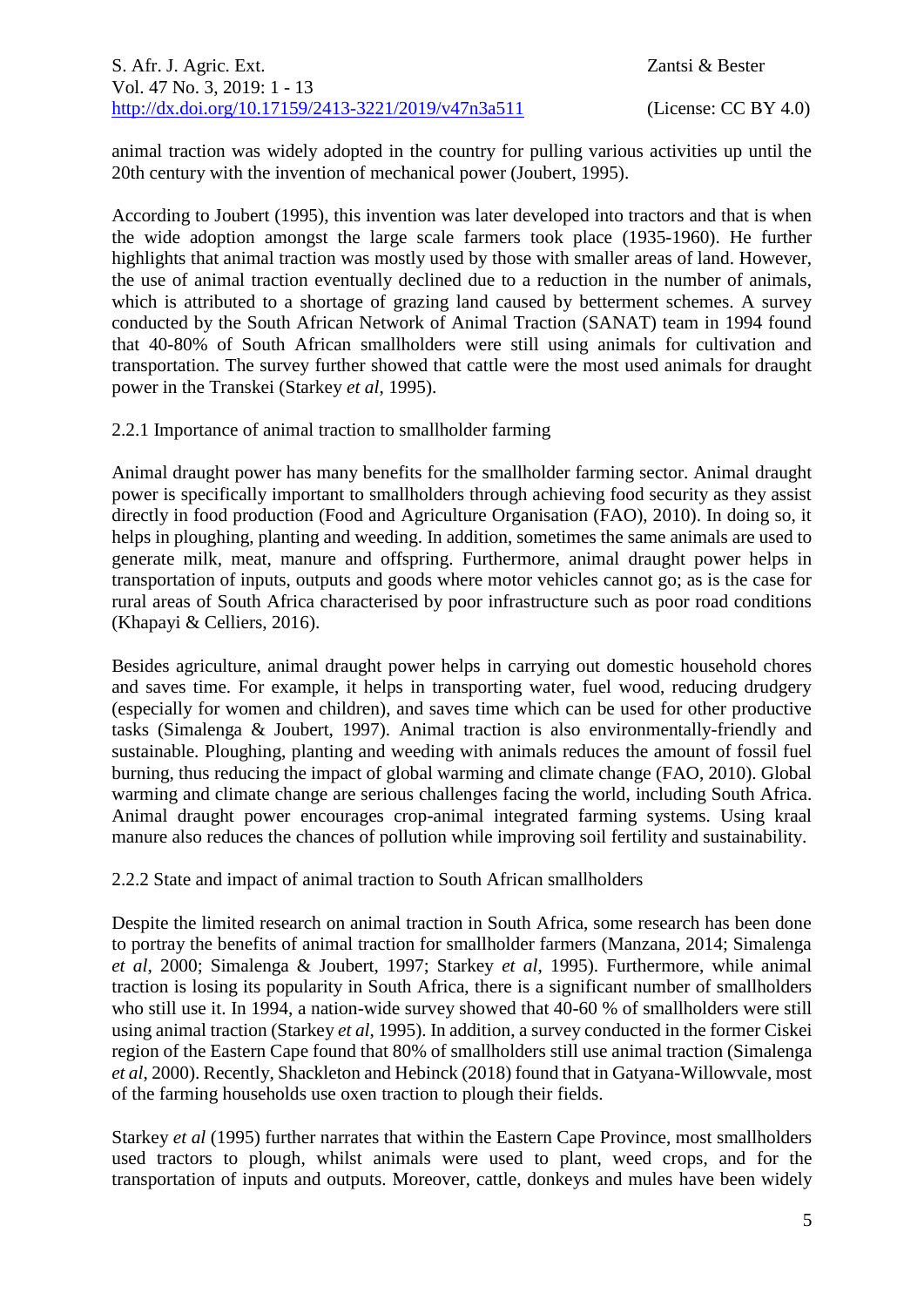used in the Eastern Cape (Starkey *et al*, 1995). Not only was the use of animal traction by smallholders documented, but it was also proven that animal traction use is profitable and costeffective for smallholder farming (Simalenga *et al*, 2000). Manzana (2014) has also added empirical evidence on how animal traction is contributing to food security amongst smallholders. Moreover, if food is produced at low costs by smallholders, this may result in surplus being sold at affordable prices, providing other non-farming household with cheaper access to food. Although animal draught power has many benefits for subsistence smallholders, it is not without challenges.

# 2.2.3 Challenges

Animal draught power across the globe is perceived as old technology and less relevant for today's lifestyle (FAO, 2010). This is shown by the limited attention it gets from researchers, development practitioners and education institutions. Very little research is done in South Africa on animal traction, despite the establishment of the SANAT (Joubert, 2016). For example, in South African university curriculum for agricultural extension candidates, there is little or no modules for animal power. This is one of the reasons for why there is a lack of reliable statistics on animal traction research. Furthermore, the media also has a hand in the negative perception of animal traction, as it always shows motorised power as the best solution for all farming avenues. The following are also the most cited challenges for using animal power: lack of spares, human capacity to train animals, and animals being in poor condition at the time of ploughing (FAO, 2010; Starkey *et al*, 1995).

### **2.3 Role of agricultural extension to smallholder development**

Davis (2008) defines agricultural extension as "the entire set of organisations that support and facilitate people engaged in agricultural production to solve problems and to obtain information, skills and technology to improve their livelihood and well-being". One of the roles of agricultural extension is to transfer skills, knowledge and information to farmers to improve their livelihood. Most of the extension services in South Africa is provided by the government, especially to smallholder farming. However, there is overwhelming evidence that agricultural extension services in South Africa are failing to fulfil its role due to the incompetence of extensionists (Worth, 2008), lack of resources, low ratio of extensionists to farmers, and poorly defined target groups (Lukhalo, 2017). Given the above points, agricultural extension plays an important role in the development of smallholder farmers. One way of doing that is to provide advice on appropriate technology, skills and information that match the objectives and characteristics of the farmer.

# **3. STUDY AREA, DATA AND APPROACH**

This study was conducted in Ndabakazi villages in Butterworth in the Eastern Cape's former Transkei area to gather data on income sources, demographic information and farming activities. Within Ndabakazi, which is a complex of six villages, four villages (Ejojweni, Lengeni, Komkulu and Mziteni) were chosen for the survey. Ndabakazi is located 10 km from Butterworth town in the direction of East London.

Butterworth falls within Mnquma Local Municpality, which is comprised of Kentane, Ngqamakhwe and Butterworth. In Mnquma Local Municipality, there are 69 732 households. Of those households, 38 300 households practice some form of agriculture. Half of the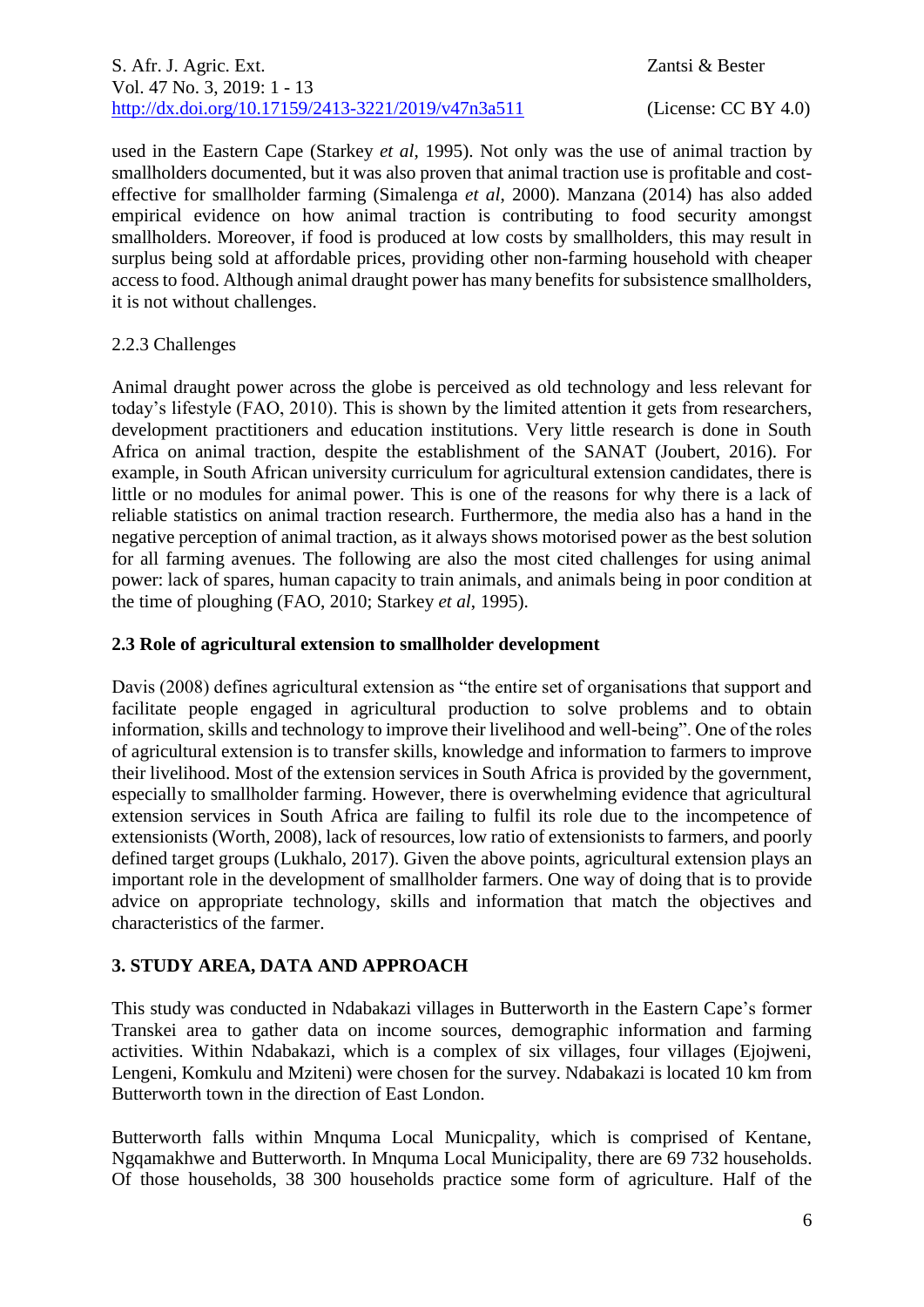households (51%) keep livestock, while 15.4% produce crops, and 32% have both crops and livestock (StatsSA, 2011).

A sample of 80 respondents were randomly selected and interviewed for this research. Four villages (20 respondents in each village) were randomly selected. Semi-structured questionnaires were used to collect information from household heads using the local language IsiXhosa to enhance the response rate. Furthermore, focus group discussions were used to supplement the information obtained from the household survey. The focus groups consisted of eight household heads each as smaller groups are easier to manage where everyone has a chance to engage in the discussion.

Moreover, the data collected in this study was analysed using descriptive statistics such as means, standard deviations and range. One way of highlighting the importance of animal draught power to subsistence farming is a cost-benefit analysis or a comparison study, however, none were possible with the available data. Finally, this study aims to demonstrate the need and relevance of animal draught power for subsistence farmers using the case of Ndabakazi.

### **4. RESULTS AND DISCUSSION**

#### **4.1 Socio-economic characteristics of the sample households**

The survey results reveal that the majority of the household heads in Ndabakazi are pensioners, in other words, persons over the age of 60. Furthermore, in all four villages, many respondents fall into the "60+" age group followed by the middle age range which is between the ages of "50-59" and "40-49" as shown in Table 3. The remainder, the smallest group, had the age range "30-39" and it accounted for only 4% of the sample. The household heads' gender distribution is dominated by females (63%), where males accounted for only 37% of the respondents. The average household size was five persons per household with the largest household comprising of eight persons and the smallest household with only one person.

| Age       | <b>Village</b> |          |         |                | <b>Total</b> | $\frac{6}{9}$ |
|-----------|----------------|----------|---------|----------------|--------------|---------------|
| category  | Ejojweni       | Komkhulu | Lengeni | <b>Mziteni</b> |              |               |
| 30-39     |                |          |         |                |              | 4.0%          |
| 40-49     |                |          |         |                | 14           | 17.4%         |
| 50-59     |                |          |         |                | 15           | 18.6%         |
| $\geq 60$ |                | 13       |         |                | 48           | 60.0%         |
|           |                |          |         | 20             | 80           | 100%          |

### **4.2 Land access**

Results from Ndabakazi show that every household has at least access to land both for arable crop production and shared grazing, although the majority has access to less than a hectare (Figure 1). These findings are in line with those reported by Perret (2000) on a provincial level. She reported that 85% of rural households in the Eastern Cape have access to arable land while 75% have access to shared grazing land. All the surveyed households in Ndabakazi have at least access to land as shown in Figure 1.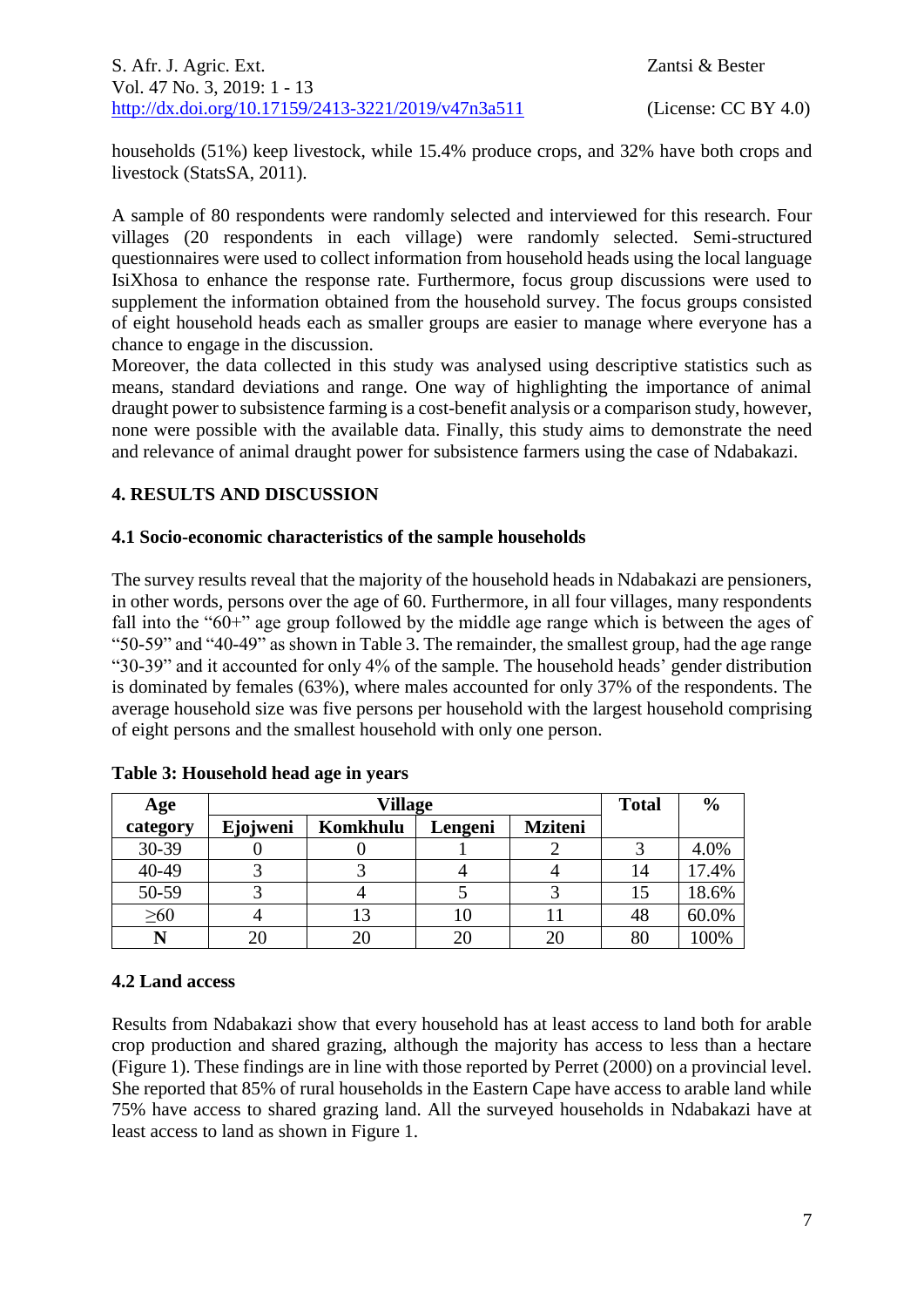

**Figure 1: Land access**

# **4.3 Arable land production**

While all the surveyed households have access to land, arable cultivation was only limited to gardens<sup>5</sup> (71%), not the arable fields as shown in Figure 2. Furthermore, there are some households who do not cultivate neither gardens nor fields. In this respect, there is quite a large body of knowledge on the declining rural household arable farming (Andrew & Fox, 2004; De La Hey & Beinart, 2016; Ngcaba, 2002).



**Figure 2: Share of garden cultivators**

# 4.3.1 Produced crops and yields

1

Table 4 portrays the yields of major produced crops in Ndabakazi villages. Maize is the most produced crop in Ndabakazi. This is in line with what Bembridge (1984) found in the Qumbu, Emgcwe and Qamata rural areas of the former Transkei. Furthermore, Perret *et al* (2000) also found the same result in Tsomo, Mount Fletcher and Nyandeni in the Transkei. Later, Gilimani (2005) also reached the same conclusion.

<sup>&</sup>lt;sup>5</sup> A garden is a piece of arable land adjacent to the homestead, while a field is arable land which is normally larger than the garden but away from the homestead.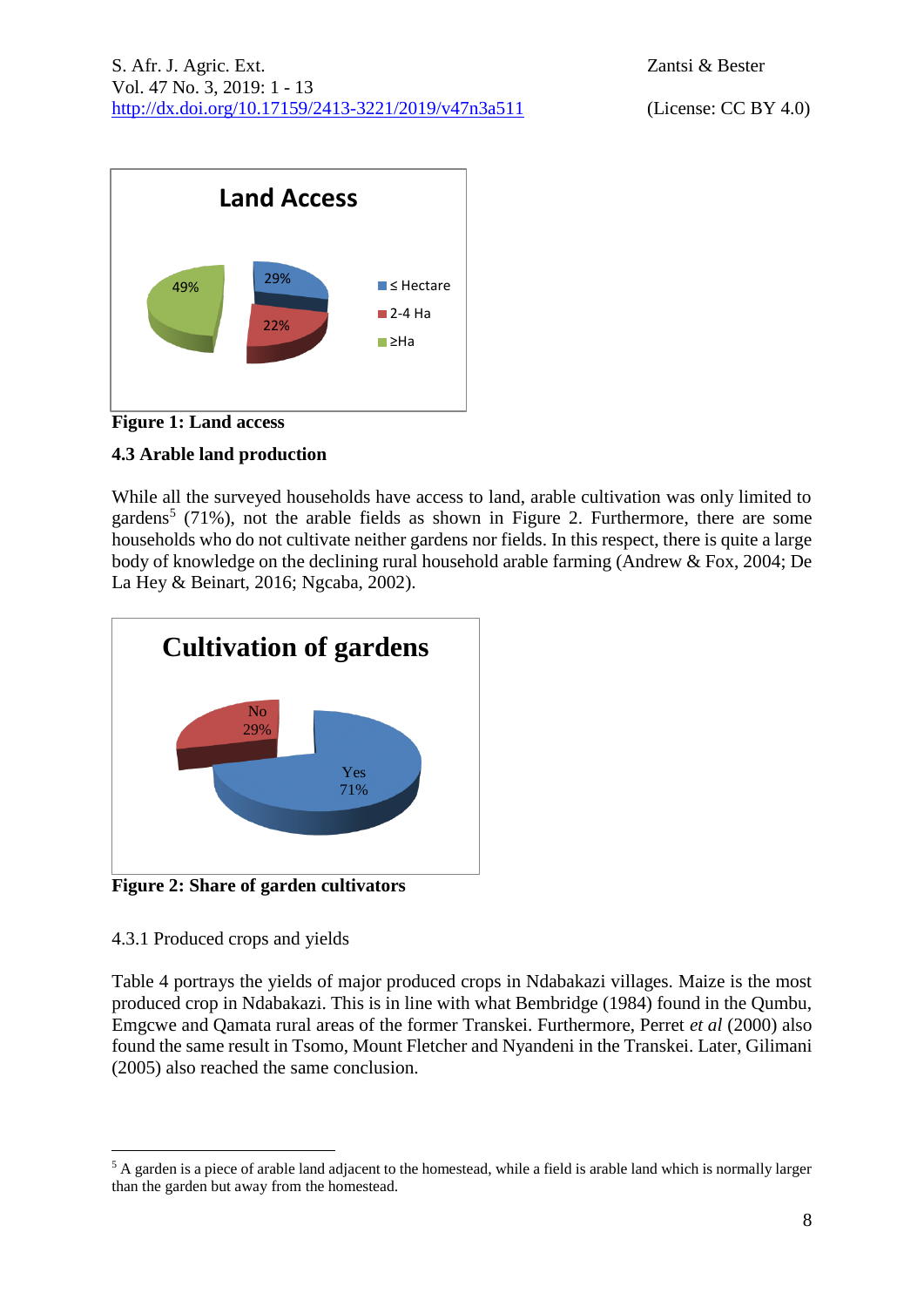Rural households in Ndabakazi produce an average of 150 kg of maize per garden in a year. This is equivalent to three 50 kg bags of maize. The highest producing household produced  $10\times50$  kg bags, while some who produced in small gardens had a yield of 25 kg of maize. These may not necessarily be the exact quantities due to the nature of production in rural households. The respondents do not keep records of production formally, but rather they relate their produce to 50 kg bags and buckets. These figures exclude green maize so in actual terms they may be slightly higher than those reported. This indeed shows that subsistence farming contributes to food security as most of these produced crops in Ndabakazi are staple food for many poor households.

Besides arable production, Ndabakazi households also keep animals. The main livestock kept are cattle, sheep, goats, pigs and poultry. The most commonly kept stock is indigenous chickens (64%), followed by goats (46%), pigs (38%), cattle (36%), and sheep (29%).

| Average crop yield in kgs/garden <sup>6</sup> |   |     |            |             |       |
|-----------------------------------------------|---|-----|------------|-------------|-------|
| Crop                                          | n | Min | <b>Max</b> | <b>Mean</b> | Range |
| Maize                                         |   |     | 500        | 150         |       |
| Potatoes                                      |   |     | 00         | 61.76       |       |
| Cabbage                                       |   |     |            | 21.32       | 40    |
| <b>Beans</b>                                  |   |     |            | 25.36       |       |

**Table 4: Average crop yields in kilograms per garden**

## **4.4 Crop production cost**

Table 5 shows production costs incurred by Ndabakazi households. On arable production they spend an average of R2 308 per production season. Furthermore, ploughing and weeding costs, which were incurred by 49 households out of the 57 that cultivates gardens, make up 57% of the production costs. The cost of hiring a tractor for ploughing at the time the data was collected was R350 per garden regardless of size. The cost of hiring labour for weeding was R50 per day per person working from 08h00 to 16h00. In addition to these costs, some households purchase inorganic fertilisers. This highlights the high production costs incurred by these farming households. In such instances, animal traction could play a crucial role, for example, had these households used animals to plough and weed the crops, they could have saved up to 57% of their production costs.

| Production cost in Rands/ garden cultivated |    |       |                |                |             |
|---------------------------------------------|----|-------|----------------|----------------|-------------|
| <b>Item</b>                                 | N  | Range | <b>Minimum</b> | <b>Maximum</b> | <b>Mean</b> |
| Ploughing                                   | 49 | 350   | 350            | 700            | 388         |
| Fertilization                               | 15 | 420   | 30             | 450            | 220         |
| Weeding                                     | 49 | 350   | 150            | 500            | 329         |
| Pesticides                                  |    | 50    | 150            | 200            | 166         |
| Seeds and                                   | 56 |       | 60             | 500            | 156         |
| seedlings                                   |    |       |                |                |             |
| <b>Total</b>                                |    | 1610  | 740            | 2 3 5 0        | 259         |

**Table 5: Average crop production cost**

<u>.</u>

<sup>&</sup>lt;sup>6</sup> Note that garden size in the sample varies with household.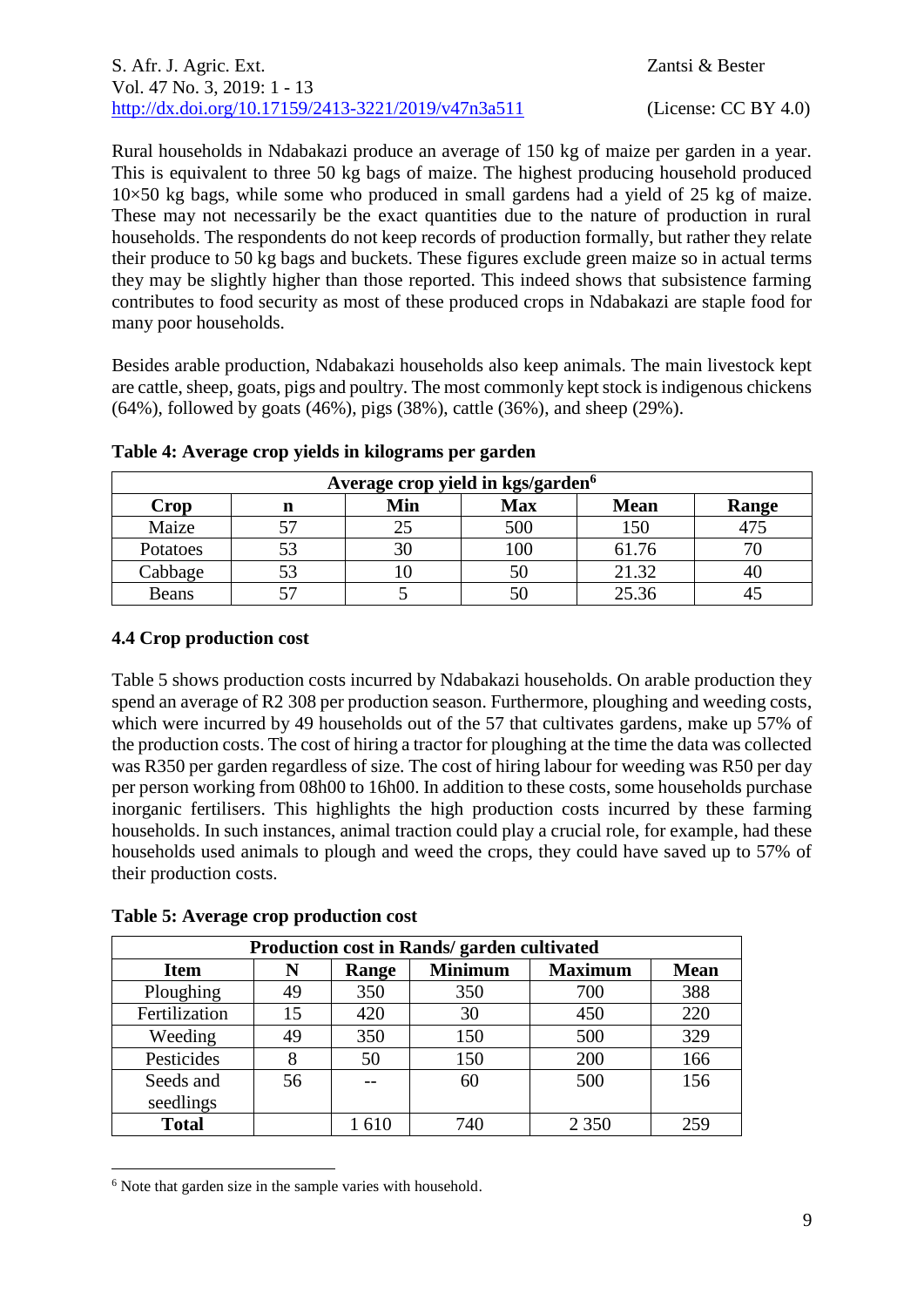## **5. CONCLUSION AND RECOMMENDATIONS**

The main objective of this article was to revisit the known benefits of animal traction and relate them to the case of subsistence farmers in Ndabakazi villages. The other objective was to make recommendations on which animal draught power to be used in this case studied here.

Ndabakazi subsistence farmers are generally old aged women who have access to small pieces of land – less than half a hectare. Furthermore, there is at least some pull of family labour, but cattle are very few. The staple food crops produced by the households in Ndabakazi has at least some contribution to household food security although it is reduced by high production costs, particularly ploughing and weeding costs. The high cost of production was also witnessed by garden cultivating households who relied on tractors in Gatyana (Shackleton & Hebinck, 2018). Given this state of production in Ndabakazi subsistence households, animal draught power can play a critical role in enhancing production by reducing crop production costs, moreover, it can also stimulate more production. Therefore, it is concluded that animal traction is still relevant to subsistence farmers such as those in Ndabakazi villages.

Adoption of donkeys, horses and mules for ploughing, planting and weeding is recommended for rural households such as those from Ndabakazi for two reasons. Firstly, these animals have a longer lifespan (donkeys: 25years, mules: 35 years) than cattle. Secondly, they also require less labour and donkeys can be easily handled by women and adapt well in harsh conditions (Simalenga & Joubert, 1997). In addition, in Ndabakazi villages, animals graze on an open (not fenced) grazing system, animals wander all around, and young boys fetch them in the evenings. In this regard, horses are recommended to save time and loss of animals. Agricultural extension has an important role in achieving these recommendations and transferring knowledge and necessary skills to subsistence smallholders. For agricultural extension to play an effective role to subsistence farming, a sound understanding of the environment in which these farmers operate is a prerequisite.

These recommendations can be useful in other similar settings as in Ndabakazi villages, to individual households as well as small community projects such a community food gardens. A typical example is Siyazondla Homestead Food Production Programme of the Eastern Cape Department of Agriculture, which according to Blaai-Mdolo (2009), is largely managed by the elderly and women. Finally, given the widespread of subsistence farming in South Africa, it is recommended that agricultural extension should incorporate animal traction training in their skills set. This paper has shown how animal draught power benefits are still relevant to subsistence smallholders in Ndabakazi villages. Thus, future studies can look at other regions and in-depth analyses of why animal traction has low adoption amongst subsistence farmers, yet it has relevant benefits.

### **ACKNOWLEDGEMENTS**

The authors would like to thank the financial assistance of the Levenstain Family Bursary Trust in data collection. We are also grateful to Dr Gabriele Mack for her comments in earlier drafts of this article.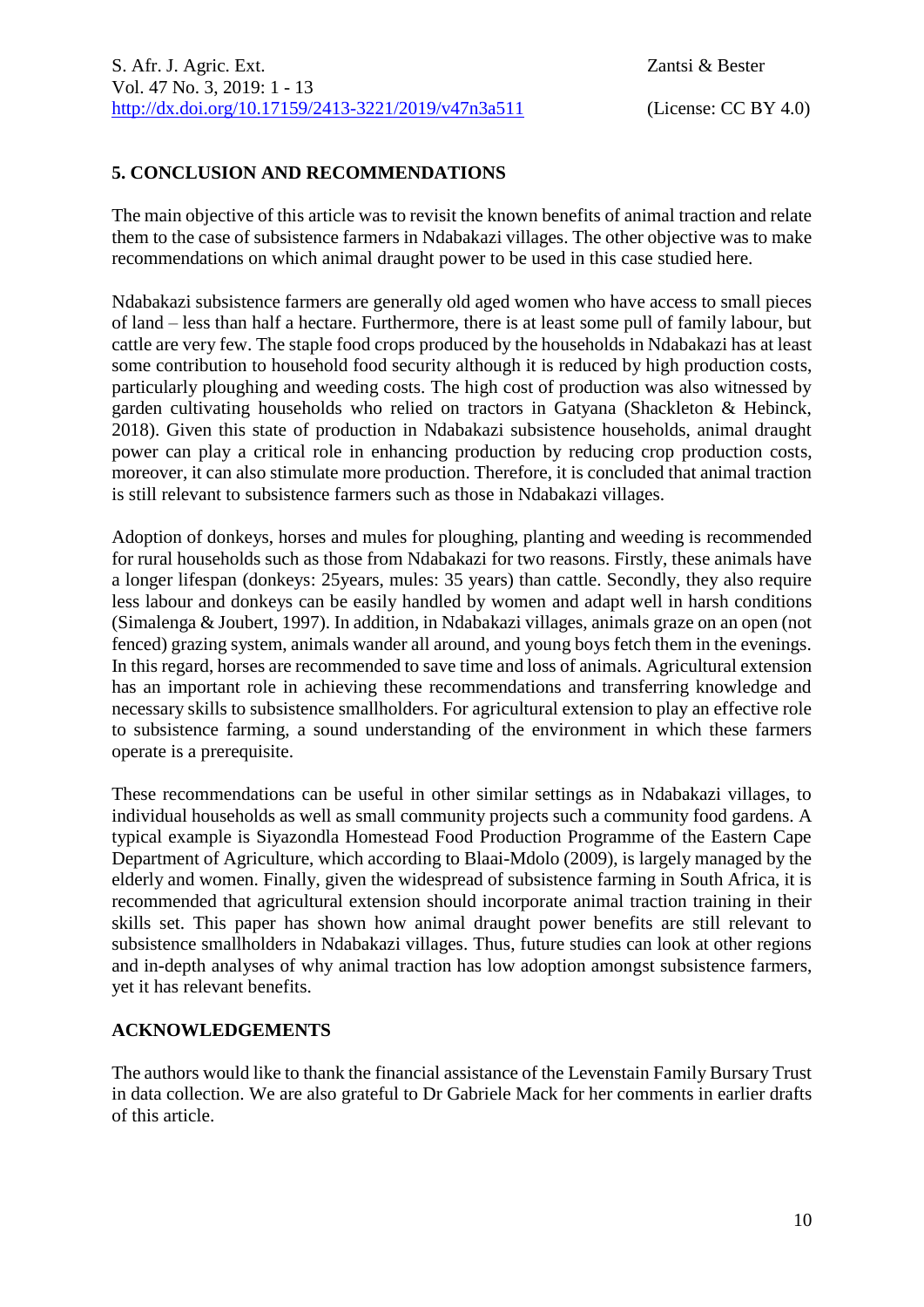### **REFERENCES**

- ALIBER, M. & HALL, R., 2012. Support for smallholder farmers in South Africa: Challenges of scale and strategy. *Dev. South. Afr.,* 29(4):584-562.
- ALIBER, M. & HART, T.G.B., 2009. Should subsistence farming be supported as a strategy to address rural food insecurity? *Agrekon,* 48(4):434-458.
- ALIBER, M. & MDODA, L., 2015. The direct and indirect economic contribution of smallscale black agriculture in South Africa. *Agrekon,* (54)2:18-37.
- ANDREW, M. & FOX, R.C., 2004. 'Undercultivation' and intensification in the Transkei: A case study of historical change in the use of arable land in Nompa, Shixini. *Dev. South. Afr.,* 21(4):687-706.
- BAIPHETHI, M.N. & JACOBS, P.T., 2009. The contribution of subsistence farming to food security in South Africa. *Agrekon,* 48(4):459-582.
- BEMBRIDGE, T.J., 1984. A systems approach study of agricultural development problems in Transkei. PhD Thesis, University of Stellenbosch.
- BINSWANGER-MKHIZE, H.P., 2014. From failure to success in South African land reform. *Afr. J. Agr. Resour. Econ.,* 9(4):253-269.
- BLAAI-MDOLO, B., 2009. The green revolution and poverty alleviation: Challenges faced by women in small-scale agriculture, an investigation into Siyazondla Homestead Food Production Programme, Mbashe Local Municipality, Eastern Cape. M Thesis, University of Fort Hare.
- COETZEE, G., 2003. Agricultural finance in South African agriculture. In *The challenge of change: Agriculture, land and the South African economy* (pp.225-242). Pietermaritzburg: University of Natal Press.
- COUSINS, B., 2010. What is a smallholder? Class-analytic perspective on small-scale farming and agrarian reform in South Africa. In *Reforming land and resource use in South Africa* (pp.107-127). Cape Town: Routledge.
- COUSINS, B., 2013. Small irrigation schemes, agrarian reform and 'accumulation from above and from below' in South Africa. *J. Agrar. Change,* 13(1):116-139.
- DAVIS, K.E., 2008. Extension in Sub-Saharan Africa: Overview and assessment of past and current models, and future prospects. *JIAEE.*, 15(3):15-28.
- DE LA HEY, M. & BEINART, W., 2016. Why have South African smallholders largely abandoned arable production in fields? A case study. *J. South. Afr. Stud.,* 43(4):753-770.
- FENYES, T. & MEYER, N., 2003. Structure and production in South African agriculture. In *The challenge of change: Agriculture, land and the South African economy*. Pietermaritzburg: University of Natal Press.
- FISCHER, K. & HAJDU, F., 2015. Does raising maize yields lead to poverty reduction? A case study of the Massive Food Production Programme in South Africa. *Land Use Policy,* 46:304-313.
- FOOD AND AGRICULTURE ORGANISATION OF THE UNITED NATIONS (FAO), 2010. Draught animal power: An overview. Available from: [http://www.fao.org/fileadmin/user\\_upload/ags/publications/draugth\\_ap\\_overview.pdf](http://www.fao.org/fileadmin/user_upload/ags/publications/draugth_ap_overview.pdf)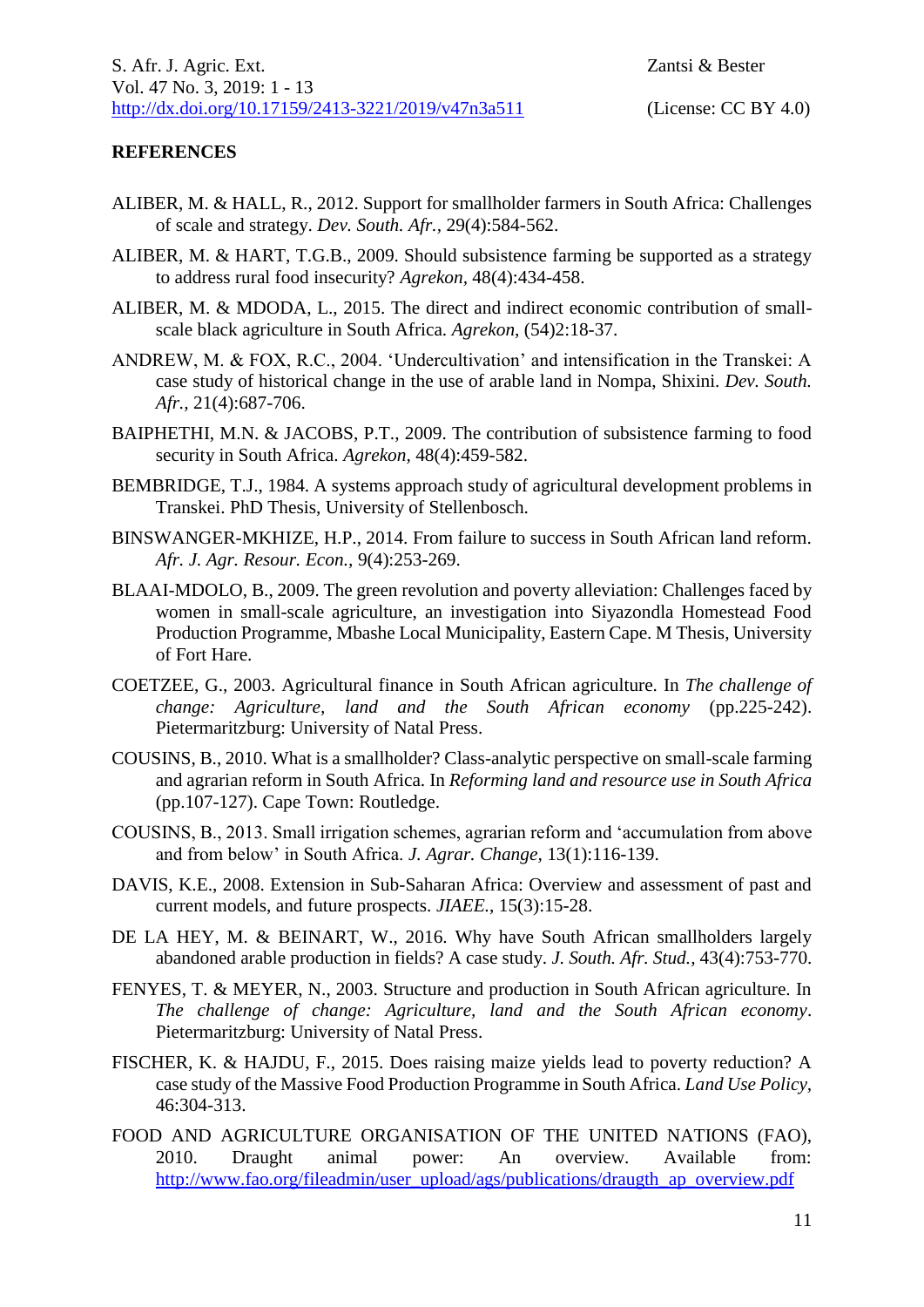- GILIMANI, B.M., 2005. The economic contribution of home production for home consumption for South African agriculture. M Thesis, University of Stellenbosch.
- JOUBERT, B., 1995. A historical perspective on animal power use in South Africa. In *Animal traction in South Africa: Empowering rural communities* (pp.125-138). Gauteng: Halfway House.
- JOUBERT, B., 2016. Using animals to plough the fields. *Farmer's weekly*. Feb,23.
- KHAPAYI, M. & CELLIERS, P.R., 2016. Factors limiting and preventing emerging farmers to progress to commercial agricultural farming in the King William's Town area of the Eastern Cape Province of South Africa. *S. Afr. J. Agric. Ext.,* 44(1):25-41.
- KIRSTEN, J.F. & VAN ZYL, J., 1998. Defining small-scale farmers in the South African context. *Agrikon,* 37(4):551-562.
- KUBHEKA, B.C., 2015. Impact assessment of the Siyazondla Homestead Food Production Programme in improving household food security of selected households in the Amathole District, Eastern Cape. M Thesis, University of KwaZulu Natal.
- LIEBENBERG, F., 2013. South African agricultural production, productivity and research performance in the 20<sup>th</sup> century. PhD Thesis, University of Pretoria.
- LUKHALO, T., 2017. An expenditure review of agricultural extension system in South Africa. M Thesis, University of Pretoria.
- MANZANA, S., 2014. An assessment of the impact of animal traction on rural household food security: A case of Damane rural community in Cofimvaba in the Eastern Cape Province of South Africa. M Thesis, University of Fort Hare.
- MCALLISTER, P.A., 2000. Maize yields in the Transkei: How productive is subsistence cultivation? Occasional Paper No. 14. PLAAS. Cape Town, South Africa.
- NIEUWOUDT, W.L., 2000. An economic evaluation of a crop insurance programme for smallscale commercial farmers in South Africa. *Agrekon,* 39(3):269-291.
- NGCABA, S.V., 2002. The declining agriculture in rural Transkei: The case of Mission Location Butterworth. M Thesis, Rhodes University.
- PERRET, S., 2000. Livelihood strategies in rural Transkei (Eastern Cape Province): How does wool production fit in? Working Paper 20/2002. University of Pretoria, South Africa.
- PERRET, S., CARSTENS, J., RANDELA, R. & MOYO, S., 2000. Activity systems and livelihoods in Eastern Cape Province rural areas (Transkei): Household typologies as socio-economic contribution to a Landcare Project. Working Paper 07/2000. University of Pretoria, South Africa.
- PIENAAR, L. & TRAUB, L., 2015. Understanding the smallholder farmer in South Africa: Towards a sustainable livelihood classification. Paper presented to The International Conference of Agricultural Economics. Rome, Italy.
- PIENAAR, L. & VON FINTEL, D., 2014. Hunger in the former apartheid homelands: Determinants of convergence on a century after the 1913 land act. *Agrekon,* 53(4):38-67.
- ROGAN, M. & REYNOLDS, J., 2018. Meeting food security needs in very poor households in the Eastern Cape: The role of own agricultural production. Available from: [www.econ3x3.org/sites/default/files/articles/Rogan%20%26%20Reynolds%202018%2](http://www.econ3x3.org/sites/default/files/articles/Rogan%20%26%20Reynolds%202018%20Meeting%20food%20security%20needs%20in%20Eastern%20Cape%20FINAL.pdf) [0Meeting%20food%20security%20needs%20in%20Eastern%20Cape%20FINAL.pdf](http://www.econ3x3.org/sites/default/files/articles/Rogan%20%26%20Reynolds%202018%20Meeting%20food%20security%20needs%20in%20Eastern%20Cape%20FINAL.pdf)